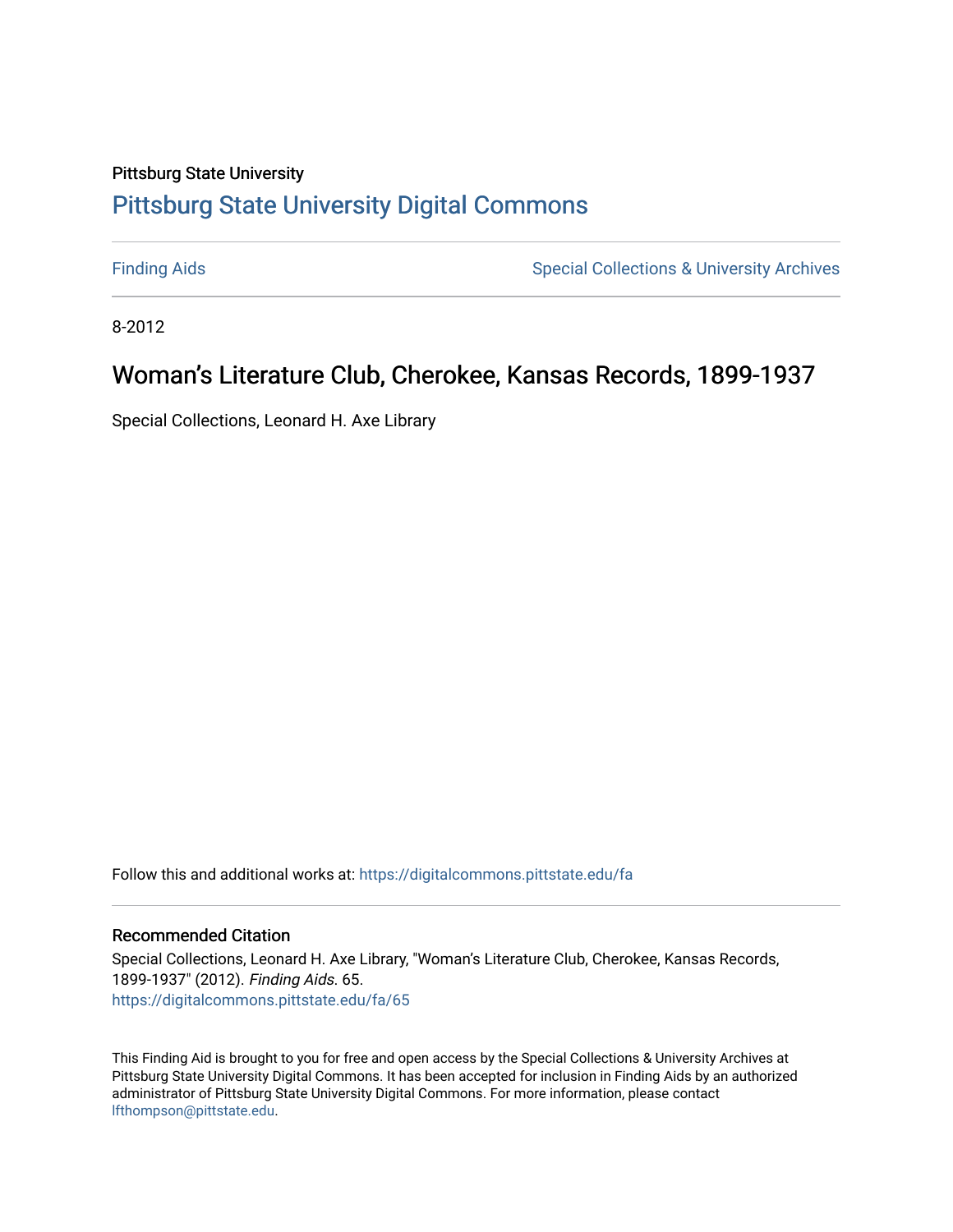#79 Woman's Literature Club, Cherokee, Kansas, Records, 1899 – 1937 9 folders

#### **INTRODUCTION**

Records of the Woman's Literature Club of Cherokee, Kansas. The records consist of minute books, a financial ledger book, and a scrapbook containing newspaper clippings about club activities and a club history.

## **DONOR INFORMATION**

The donor and acquisition date of this collection are unknown.

# **ORGANIZATION HISTORY**

The Woman's Literature Club was organized in 1899 in Cherokee, Kansas by Jennie Graves and Mattie Howe. In 1901 the club associated with the Kansas Federation of Women's Clubs (KFWC) in the Third District, an affiliate of the national General Federation of Women's Clubs. General meetings of the Woman's Literature Club in the beginning were held in members' homes every Tuesday. Later the club met only twice monthly. The club organized a luncheon or dinner party with games and other activities whenever a month had a fifth Tuesday. An early tradition also established an annual spring luncheon which signaled the adjournment of club meetings until fall. There was also an annual Christmas party, or Yuletide Tea, and a motherdaughter banquet.

The Cherokee club sent delegates to meetings of the Kansas Federation of Women's Clubs, to which some members were elected to esteemed positions. In the early years the club beautified and maintained a vacant lot on Cherokee's Main Street, sponsored a Lyceum course, and initiated other community activities in Cherokee. During World War I the club was active in the war effort and sponsored a French orphan. The club members donated items to charity, established a scholarship loan program, aided the Cherokee community Christmas events, and assisted with various aspects of social welfare.

Prominent members associated with the Woman's Literature Club were Laura Payne, Nelle Rogers, and Maude Skinner. Payne served as the club's president from 1904-1905. She was also elected Treasurer of the KFWC Third District in 1910. Rogers served as club president from 1929-1930. She also served as chairman of the Third District Music Talent Fund. Skinner served as club president from 1936-37. Skinner was also appointed chairman of the Department of Motion Pictures, KFWC Third District, for two terms from 1934-1938.

#### **SCOPE AND CONTENT NOTE**

The Woman's Literature Club, Cherokee, Kansas records are arranged into four series: **Scrapbook**, **Minute Books**, **Financial Records**, and **Club Program**. The minute books provide the most insight into the organization's activities. The minute books series is arranged in chronological order. The other series were kept in original order.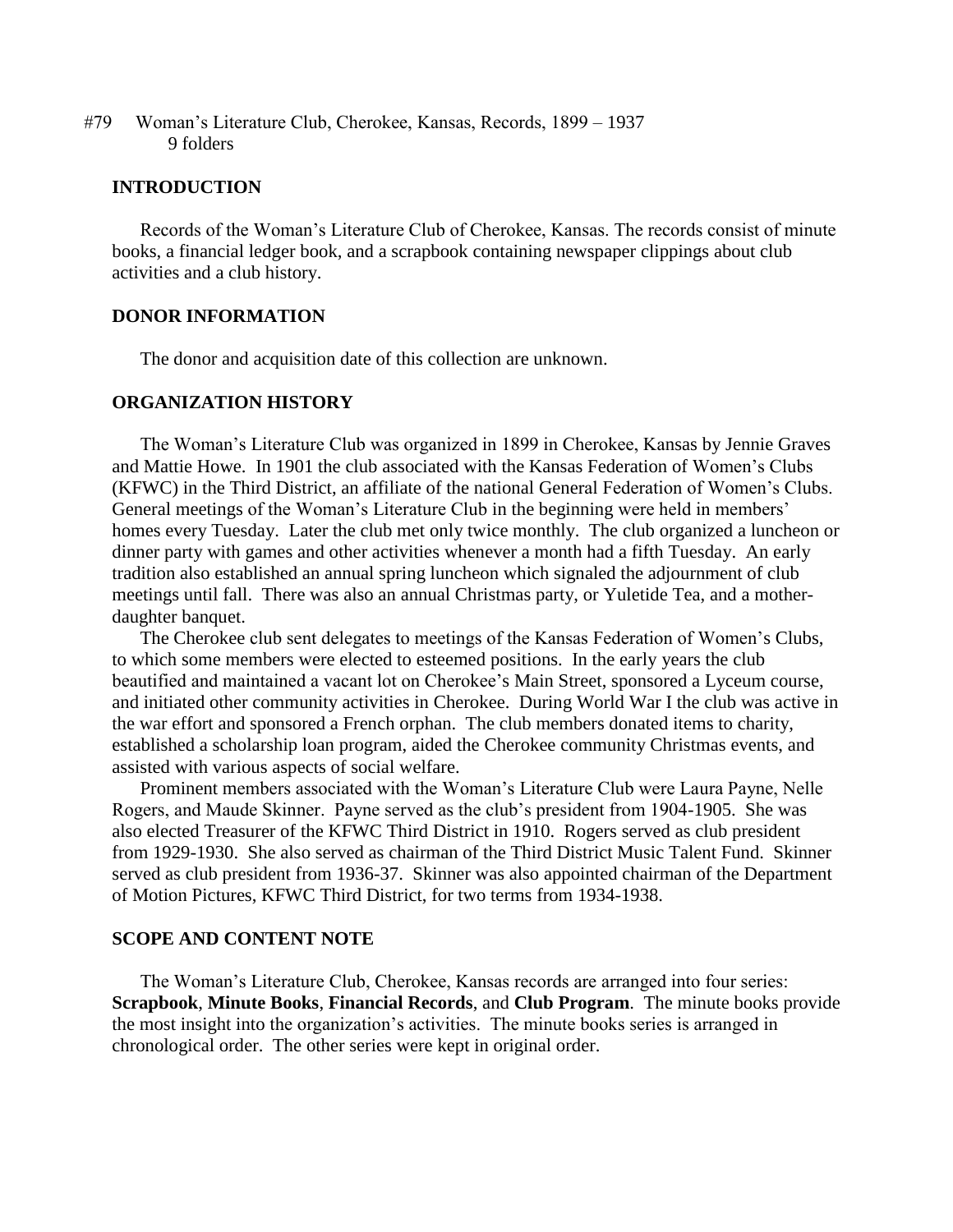79 Woman's Literature Club, Cherokee, Kansas, Records, 1899 – 1937 2

The **Scrapbook Series** consists of one volume, compiled in 1936-1937, containing a club history from 1899-1937, a chronological list of club presidents, newspaper clippings, a club program for 1936-37, and a 1936 Yuletide Tea program. The pages of the scrapbook were removed from their bindings for preservation purposes. The decorated front cover of the scrapbook binding was preserved.

The **Minute Books Series** contains minutes of the weekly and bi-weekly meetings, membership attendance lists, and member waiting lists for the years 1907-1911 and 1926-1930.

The **Financial Records Series** contains the club's financial ledger for the years 1908-1944. Also included are miscellaneous invoices, receipts, checks, notes and letters, and an account book. The information in the ledger includes the treasury balance, and a record of receipts and expenses.

The **Club Program Series** contains a booklet compiled by the club that outlines the club's activities for the years 1914-1915.

# **FOLDER LIST**

#### **Scrapbook Series**

f. 1 Cover f. 2 - 3 Scrapbook pages

## **Minute Books Series**

| f. $4$ | 1907-1911 |
|--------|-----------|
| f. $5$ | 1911-1914 |
| f. 6   | 1926-1930 |

### **Financial Records Series**

- f. 7 Ledger, 1908-1944
- f. 8 Invoices, Receipts, Letters, Notes, Checks

#### **Club Program Series**

f. 9 Annual program book for 1914-1915